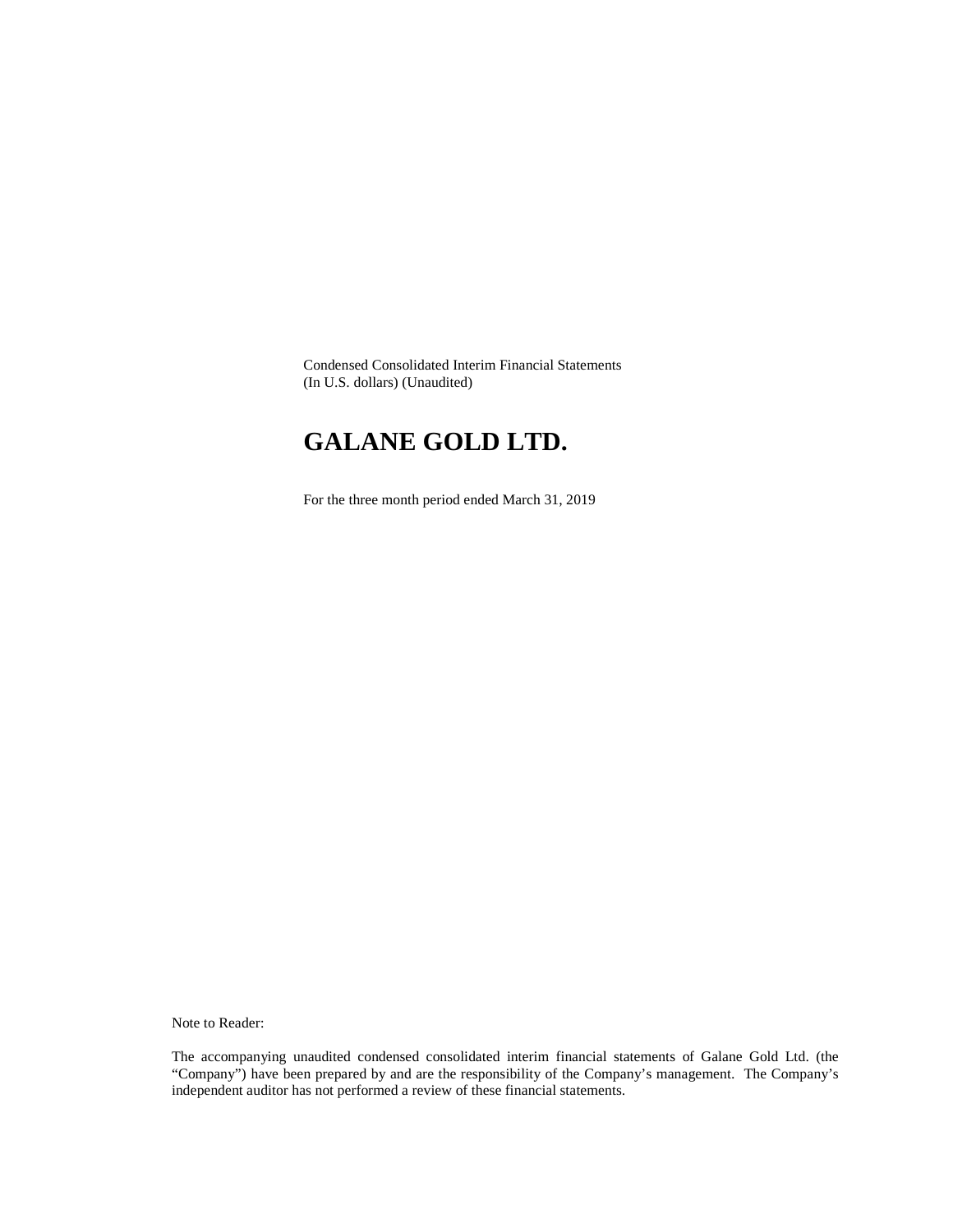Condensed Consolidated Interim Statement of Financial Position (In U.S. dollars) (Unaudited)

As at March 31, 2019 and December 31, 2018

|                                               |              | March 31, 2019   | December 31.       |
|-----------------------------------------------|--------------|------------------|--------------------|
|                                               | <b>Notes</b> |                  | 2018               |
| Assets                                        |              |                  |                    |
| Current assets:                               |              |                  |                    |
| Cash                                          |              | \$<br>2,317,314  | \$<br>4,173,052    |
| Trade and other receivables                   | 6            | 1,598,577        | 1,849,945          |
| Inventories                                   | 7            | 3,628,746        | 4,410,241          |
| Deferred financing asset                      |              | 61,800           |                    |
|                                               |              | 7,606,437        | 10,433,238         |
| Non-current assets                            |              |                  |                    |
| Mining and exploration properties             | 8            | 36,013,869       | 34,133,406         |
| Plant and equipment                           | 8            | 2,424,881        | 1,788,543          |
| Deferred financing asset                      |              | 266,448          |                    |
|                                               |              | 38,705,198       | 35,921,949         |
|                                               |              | \$<br>46,311,635 | \$<br>46, 355, 187 |
|                                               |              |                  |                    |
| Liabilities and Shareholders'                 |              |                  |                    |
| Equity                                        |              |                  |                    |
|                                               |              |                  |                    |
| Current liabilities:                          |              |                  |                    |
| Accounts payable and accrued liabilities      | 10           | \$<br>8,025,197  | \$<br>9,321,370    |
| Current portion of interest bearing loans and | 11           | 6,100,359        | 3,947,288          |
| borrowings                                    |              |                  |                    |
|                                               |              | 14,125,556       | 13,268,658         |
| Non-current liabilities:                      |              |                  |                    |
| Interest-bearing loans and borrowings         | 11           | 11,855,198       | 10,571,690         |
| Warrants denominated in a foreign currency    | 13           | 1,078,487        | 1,109,662          |
| Restoration and rehabilitation provision      | 9            | 6,479,353        | 6,420,233          |
|                                               |              | 19,413,038       | 18, 101, 585       |
|                                               |              |                  |                    |
| Shareholders' equity:<br>Share capital        | 13           | \$<br>38,329,654 | 38,329,654         |
| Reserves                                      |              | 2,551,584        | 2,515,382          |
| Retained deficit                              |              | (25, 569, 782)   | (25,860,092)       |
| Equity attributable to Galane Gold Ltd.       |              | 15,311,456       | 14,984,944         |
| Shareholders                                  |              |                  |                    |
| Non-controlling interest                      | 5            | (2, 538, 415)    |                    |
|                                               |              | 12,773,041       | 14,984,944         |
|                                               |              | \$<br>46,311,635 | \$<br>46, 355, 187 |
|                                               |              |                  |                    |

Commitments and contingencies (Note 15);

Approved and authorized by the Board on May 29, 2019:

*"Ravi Sood "* Director *"Ian Egan "* Director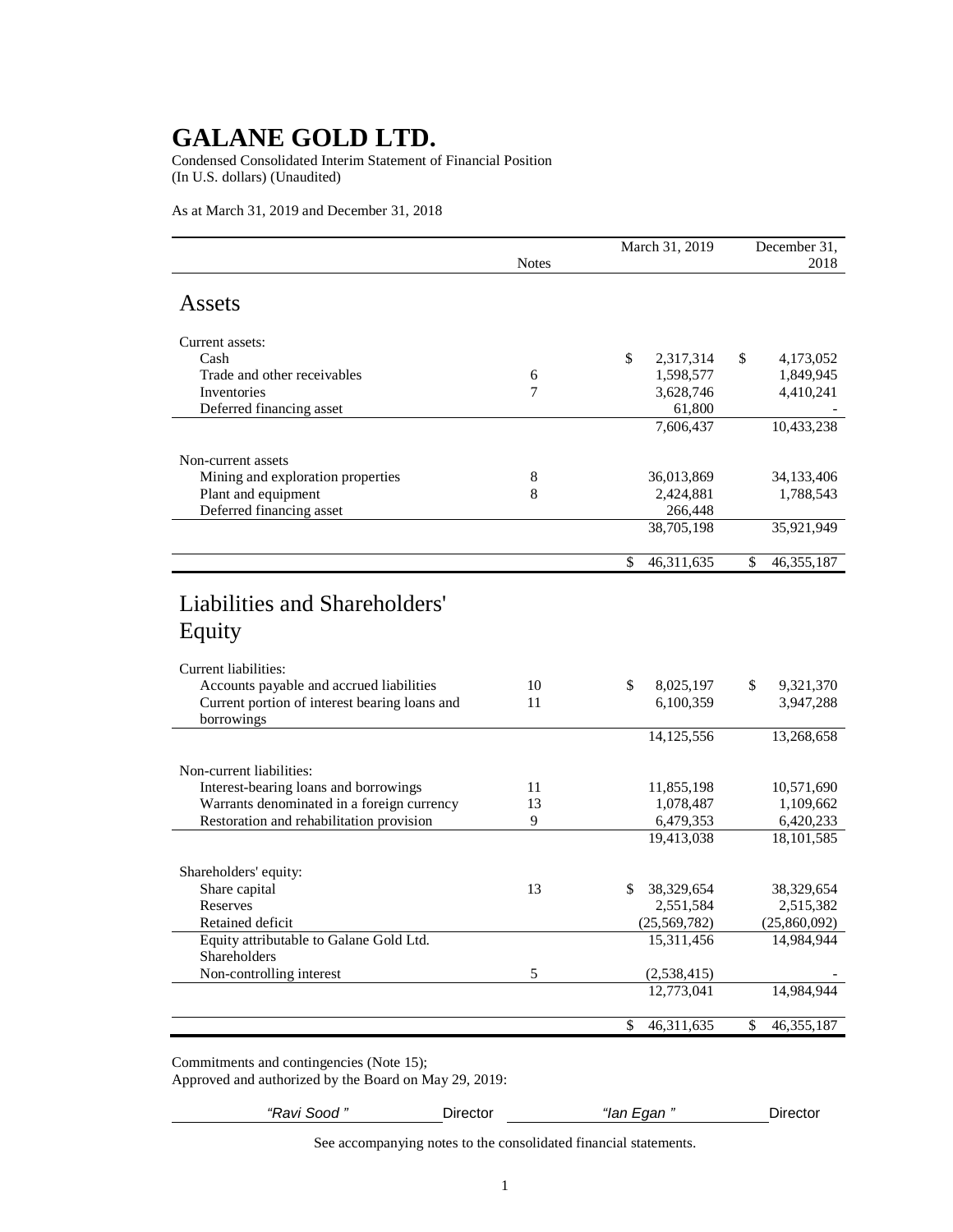Condensed Consolidated Interim Statement of Earnings (Loss) and Comprehensive Earnings (Loss) (In U.S. dollars) (Unaudited)

Three month periods ended March 31, 2019 and March 31, 2018

|                                                          | Note |               | 2019          |               | 2018        |
|----------------------------------------------------------|------|---------------|---------------|---------------|-------------|
|                                                          |      |               |               |               |             |
| Mining Revenue                                           |      | \$            | 8,476,421     | $\mathbb{S}$  | 9,907,949   |
| <b>Mining Costs:</b>                                     | 14   |               | 9,299,644     |               | 9,634,281   |
| Earnings (loss) from mining operations                   |      |               | (823, 223)    |               | 273,668     |
|                                                          |      |               |               |               |             |
| Expenses:                                                |      |               |               |               |             |
| <b>Exploration costs</b>                                 |      |               | 4,111         |               | 60,176      |
| Foreign exchange loss                                    |      |               | 113,738       |               | 595,218     |
| Corporate general and administration                     | 14   |               | 676,389       |               | 650,234     |
| Financing costs                                          | 14   |               | 384,728       |               | 151,608     |
| Other expenses                                           | 14   |               | 245,916       |               | 289,274     |
|                                                          |      |               | 1,424,882     |               | 1,746,510   |
|                                                          |      |               |               |               |             |
| Loss for the period before taxation                      |      | \$            | (2,248,105)   | \$            | (1,472,842) |
| Taxation                                                 | 12   | \$            |               | \$            |             |
|                                                          |      |               |               |               |             |
| Net loss and comprehensive loss for the period           |      | \$            | (2, 248, 105) | \$            | (1,472,842) |
|                                                          |      |               |               |               |             |
| Attributable to:                                         |      |               |               |               |             |
| Equity holders of Galane Gold Ltd.                       |      | \$            | (2,219,508)   | \$            | (1,472,842) |
| Non-controlling interest                                 | 5    | \$            | (28, 597)     | $\mathcal{S}$ |             |
|                                                          |      |               |               |               |             |
| Net loss and comprehensive loss for the period           |      | \$            | (2,248,105)   | \$            | (1,472,842) |
|                                                          |      |               |               |               |             |
| Basic loss per common share                              | 13   | \$            | (0.01)        | \$            | (0.01)      |
| Diluted loss per common share                            | 13   | $\mathcal{S}$ | (0.01)        | $\mathcal{S}$ | (0.01)      |
|                                                          |      |               |               |               |             |
| Weighted average number of common shares - basic         | 13   |               | 200,804,760   |               | 146,804,760 |
|                                                          |      |               |               |               |             |
| Weighted average number of common shares – fully diluted | 13   |               | 200,804,760   |               | 146,804,760 |
|                                                          |      |               |               |               |             |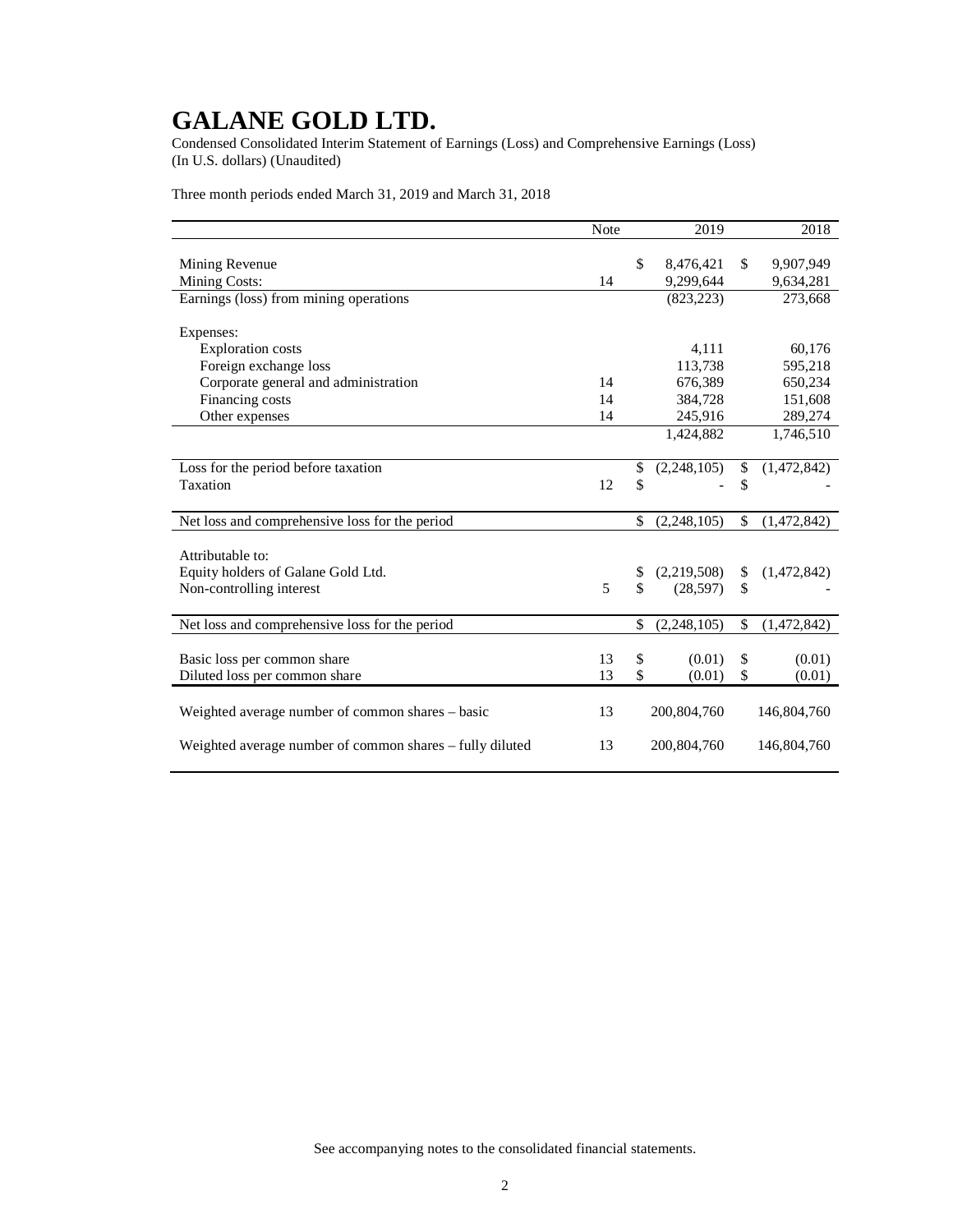Condensed Consolidated Interim Statement of Changes in Equity (In U.S. Dollars) (Unaudited)

Three month periods ended March 31, 2019 and March 31, 2018

|                                         |              | <b>Capital Stock</b> |                          | <b>Reserves</b>                          |                                   |                                                         |                                        |              |
|-----------------------------------------|--------------|----------------------|--------------------------|------------------------------------------|-----------------------------------|---------------------------------------------------------|----------------------------------------|--------------|
|                                         | <b>Notes</b> | <b>Number</b>        | Amount                   | <b>Stock</b><br>based<br><i>payments</i> | <b>Retained</b><br><b>Deficit</b> | <b>Attributable</b><br>to Galane<br><b>Shareholders</b> | Non-<br>controlling<br><b>Interest</b> | <b>Total</b> |
|                                         |              |                      |                          |                                          |                                   |                                                         |                                        |              |
| Balance as at December 31, 2017         |              | 146,804,760          | 37,348,880               | 2,280,668                                | (25, 538, 147)                    | 14,091,401                                              |                                        | 14,091,401   |
| Stock-based compensation for the period | 14           |                      |                          | 65,013                                   |                                   | 65,013                                                  |                                        | 65,013       |
| Net loss                                |              |                      |                          |                                          | (1,472,842)                       | (1,472,842)                                             | $\sim$                                 | (1,472,842)  |
| <b>Balance as at March 31, 2018</b>     |              | 146,804,760          | 37,348,880               | 2,345,681                                | (27,010,989)                      | 12,683,572                                              | $\sim$                                 | 12,683,572   |
| <b>Balance as at December 31, 2018</b>  |              | 200,804,760          | 38,329,654               | 2,515,382                                | (25,860,092)                      | 14,984,944                                              | $\sim$                                 | 14,984,944   |
| Stock-based compensation for the period | 14           |                      |                          | 36,202                                   |                                   | 36,202                                                  |                                        | 36,202       |
| Galaxy share donation                   | 5            |                      |                          |                                          | 2,509,818                         | 2,509,818                                               | (2,509,818)                            |              |
| Net loss                                |              |                      | $\overline{\phantom{a}}$ |                                          | (2,219,508)                       | (2,219,508)                                             | (28, 597)                              | (2,248,105)  |
| Balance as at March 31, 2019            |              | 200,804,760          | 38,329,654               | 2,551,584                                | (25,569,782)                      | 15,311,456                                              | (2,538,415)                            | 12,773,041   |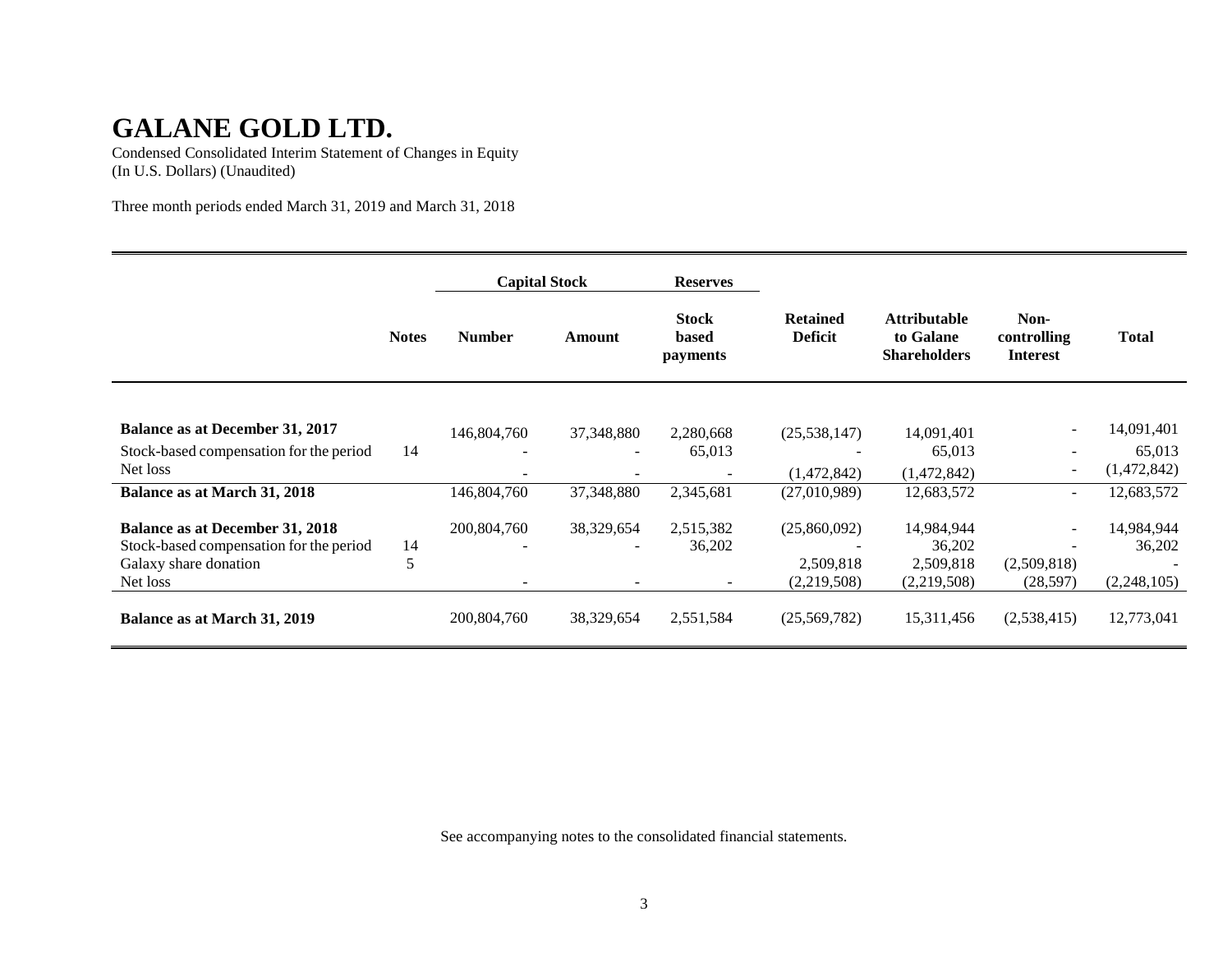Condensed Consolidated Interim Statement of Cash Flows (In U.S. Dollars) (Unaudited)

Three month periods ended March 31, 2019 and March 31, 2018

|                                                          | Notes | 2019              | 2018              |
|----------------------------------------------------------|-------|-------------------|-------------------|
|                                                          |       |                   |                   |
| Cash flows from operating activities:                    |       |                   |                   |
| Net loss for the period                                  |       | \$<br>(2,248,105) | \$<br>(1,472,842) |
| Items not involving cash:                                |       |                   |                   |
| Depreciation and amortization                            | 8     | 1,269,311         | 1,383,152         |
| Share based compensation                                 |       | 36,202            | 65,013            |
| Accretion - ARO                                          | 9     | 74,953            | 103,456           |
| Interest expense                                         | 14    | 340,950           | 47,672            |
| Foreign exchange (gain) loss                             |       | (61,291)          | 273,118           |
| Change in fair value of warrants                         |       | (31, 175)         | 480               |
| Working capital adjustments:                             |       |                   |                   |
| Change in trade and other receivables                    |       | 247,022           | 32,452            |
| Change in inventories                                    |       | 781,495           | 260,494           |
| Change in trade and other payables relating to operating |       |                   |                   |
| activities                                               |       | (1,288,023)       | (143, 283)        |
| Cash flows used in operating activities                  |       | (878, 661)        | 549,712           |
|                                                          |       |                   |                   |
| Cash flows from investing activities:                    |       |                   |                   |
| Mining assets acquired                                   | 8     | (1,762,692)       | (577,108)         |
| Cash flows used in investing activities                  |       | (1,762,692)       | (577, 108)        |
| Cash flow from financing activities:                     |       |                   |                   |
| Deferred royalties paid                                  |       | (304, 779)        |                   |
| Deferred royalty interest paid                           |       | (85, 222)         |                   |
| Barak facility drawdown                                  |       | 1,400,000         |                   |
| Barak facility fees                                      |       | (200,000)         |                   |
| Capital lease obligations                                |       | (37,201)          | (85, 344)         |
| Cash flows from financing activities                     |       | 772,798           |                   |
|                                                          |       |                   | (85, 344)         |
| Decrease in cash                                         |       | (1,868,555)       | (112,740)         |
|                                                          |       |                   |                   |
| Effect of unrealized foreign exchange gain on cash       |       | 12,817            | (3,090)           |
|                                                          |       |                   |                   |
| Cash, at January 1                                       |       | 4,173,052         | 2,550,701         |
| Cash, at March 31                                        |       | \$<br>2,317,314   | \$<br>2,434,871   |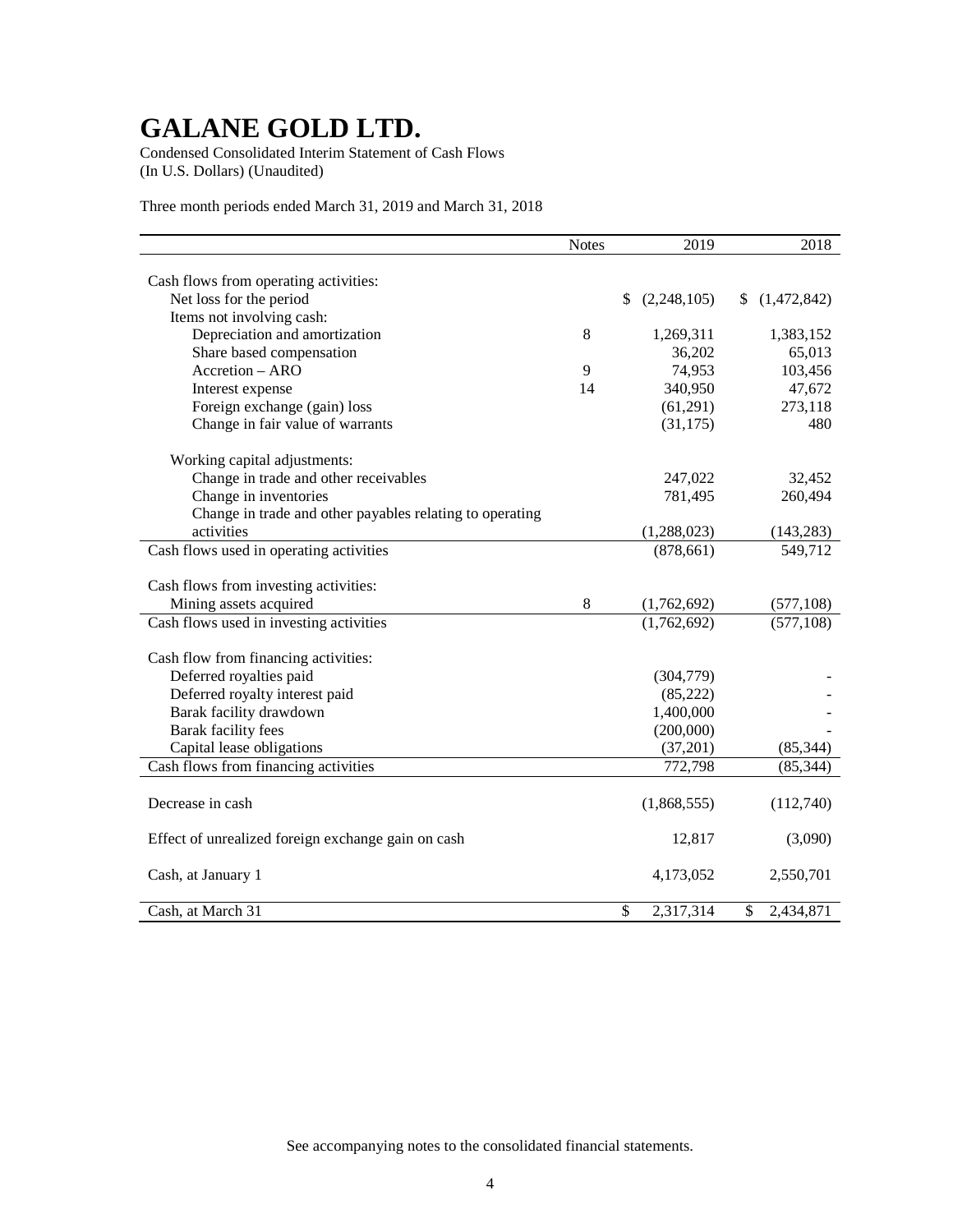Notes to the Unaudited Condensed Consolidated Interim Financial Statements

For the three months ended March 31, 2019 and March 31, 2018

#### **1. Corporate Information**

Galane Gold Ltd. (the "Company") operates through its wholly owned subsidiary, Galane Gold Mines Ltd., which was incorporated under the *Business Corporations Act* (Ontario) on November 15, 2010 and whose principal business activities are the exploration for, development of, and operation of gold mining properties. The Company's registered and head office is located at Suite 1800, 181 Bay St., Toronto, Ontario, Canada.

## **2. Liquidity Risk**

As at March 31, 2019, the Company had a working capital deficiency of \$6.5 million compared to a deficiency of \$2.8 million at December 31, 2018.

During the quarter ended March 31, 2019, the Company paid, on a timely basis, the 5% royalty to the government of Botswana on all future gold sales in accordance with the terms of the royalty. The royalty expense for the Q1 2019, was \$0.4 million, which was funded from cash flows from operations, in addition to \$0.4 million repaid from deferred royalties in accordance with the agreement with the Government of Botswana for the repayment of deferred royalties. The Company has unsecured convertible debt in the amount of \$2.7 million that is due in November 2019, and the Company will look to renegotiate the maturity date of such debt.

The operating performance at the Mupane mine for the three months ended March 31, 2019 was impacted by operational challenges, with a loss from operations of \$0.8 million, compared to earnings of \$0.3 million for the same period in 2018. However, with the ongoing strength in gold price, the Company remains confident in achieving its full year budget allowing the Company to generate sufficient cashflow from operations in order to meet its obligations as they fall due for at least the next 12 months.

The current commodity price and exchange rate environment can be volatile which may have an impact on the Company's cash flows. Despite the higher gold price currently being realized, the Company continues to review its near term operating plans and to take steps to reduce costs and maximize cash flow generated from operations.

### **3. Basis of preparation:**

#### **(a) Statement of compliance**

The unaudited condensed consolidated interim financial statements (the "Financial Statements") of the Company as at and for the three months ended March 31, 2019 have been prepared in accordance with IAS 34, Interim Financial Reporting, and do not include all of the information required for full annual consolidated financial statements. Accordingly, certain information and disclosures normally included in annual financial statements prepared in accordance with International Financial Reporting Standards ("IFRS") have been omitted or condensed.

### **(b) Significant accounting judgments, estimates and assumptions**

The preparation of the Financial Statements in conformity with IFRS requires management to make judgments, estimates and assumptions that affect the reported amounts of assets, liabilities and contingent liabilities at the date of the Financial Statements and reported amounts of revenues and expenses during the reporting period. Estimates and assumptions are regularly evaluated and are based on management's experience and other factors, including expectations of future events that are believed to be reasonable under the circumstances. Actual results may differ from these estimates. The particular areas of estimation uncertainty and critical judgments are outlined in detail in the annual audited consolidated financial statements for the year ended December 31, 2018 (the "Annual Financial Statements").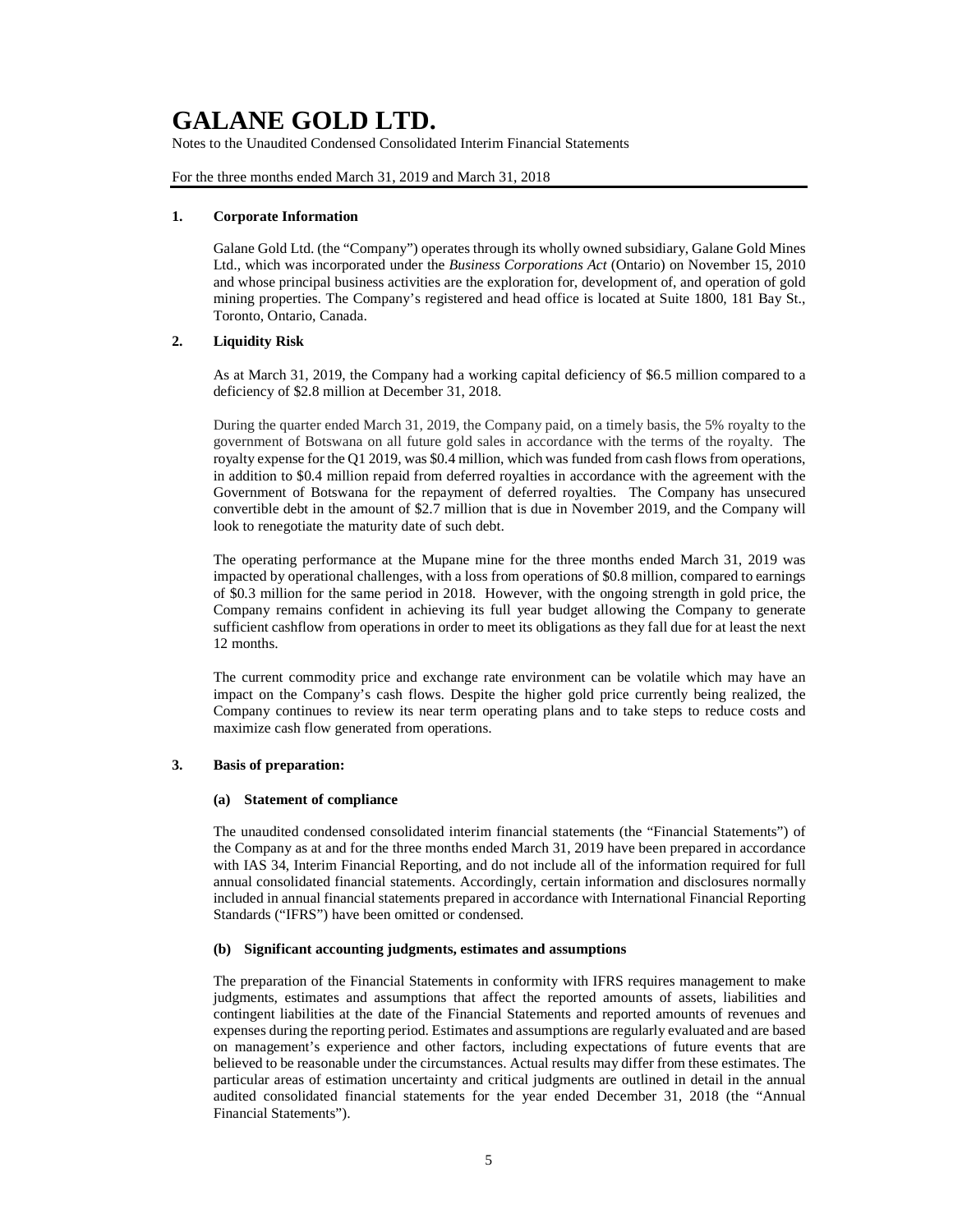Notes to the Unaudited Condensed Consolidated Interim Financial Statements

For the three months ended March 31, 2019 and March 31, 2018

#### **(c) Functional and presentation currency**

The Financial Statements are presented in U.S. dollars, which is the functional currency of the Company and each of its subsidiaries. All amounts are in U.S. dollars, except where otherwise indicated.

#### **4. Significant Accounting Policies:**

These Financial Statements have been prepared following the same accounting policies and methods of computation as the Annual Financial Statements, except as set out below.

**(a)** IFRS 16 Leases - The Company adopted IFRS 16 on a retrospective basis effective January 1, 2019. The adoption of this standard did not have any measurement impact on prior period financial results or financial position.

On adoption of IFRS 16, the group recognized lease liabilities in relation to leases which had previously been classified as 'operating leases' under the principles of IAS 17 *Leases*. These liabilities were measured at the present value of the remaining lease payments, discounted using the lessee's incremental borrowing rate as at January 1, 2019. The weighted average lessee's incremental borrowing rate applied to the lease liabilities on January 1, 2019 was 8.5%.

The change in accounting policy had the following effect on the balance sheet on January 1, 2019:

- Recognition of Right of Use liabilities of \$1,896,294.
- Recognition of Right of Use assets of \$1,896,294.

From January 1, 2019, leases are recognized as a right of use asset and corresponding liability at the date at which the leased asset is available for use by the group. Each lease payment is allocated between the liability and finance cost. The finance cost is charged to profit and loss over the lease period so as to produce a constant periodic rate of interest on the remaining balance of the liability for each period. The right of use assets are depreciated over the shorter of their useful life and the lease term on a straight-line basis.

### **5. Galaxy Share Donation**

On March 19, 2019, the Company donated 17% of the issued and outstanding shares of Galaxy to Phakamani Foundation Trust (operating as Phakamani Foundation NPC). The donation was made in relation to the terms of the *Mineral and Petroleum Resources Development Act, 2004* of South Africa, together with the *Broad-Based Social-Economic Empowerment Charter for Mining and Mineral Industry, 2018* and the requirement for Galaxy, as holder of existing gold mining rights, to be comprised, directly or indirectly, of at least a 20% shareholding by historically disadvantaged persons (the "BEE Requirement").

On March 19, 2019, 10% of the issued and outstanding shares of Galaxy Gold Reefs (Pty) Ltd, was donated to a South African community based trust and a South African local employee share scheme. The donation was made in relation to the BEE Requirement.

Non-controlling interests represent the equity in subsidiaries owned by outside parties. It is presented separately within equity in the consolidated statement of financial position, and separately from equity attributable to the shareholders of the Company. Losses within a subsidiary continue to be attributed to the non-controlling interests even if that results in a deficit balance. Changes in the Company's ownership interest in subsidiaries that do not result in a loss of control are accounted for as equity transactions.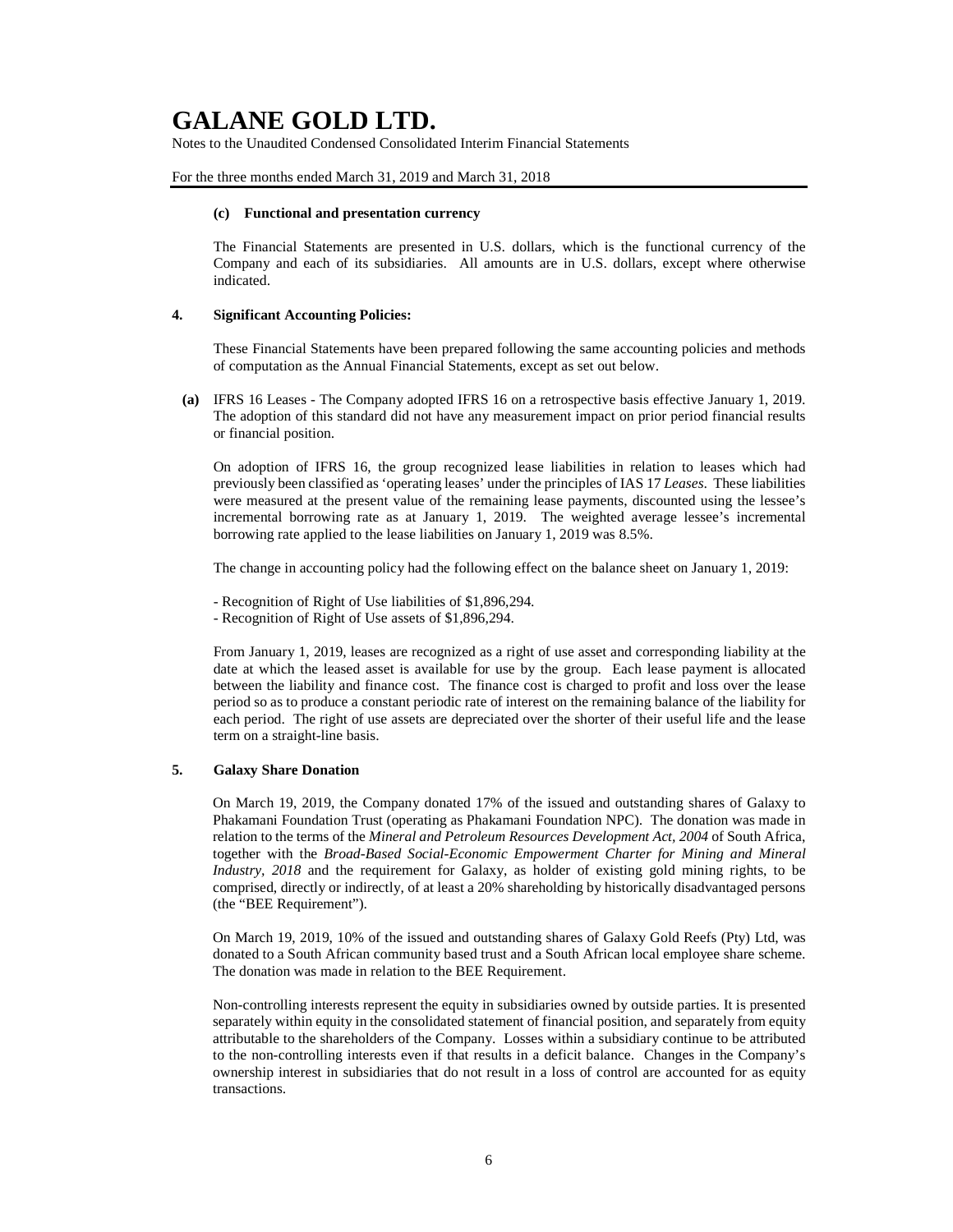Notes to the Unaudited Condensed Consolidated Interim Financial Statements

For the three months ended March 31, 2019 and March 31, 2018

## **6. Trade and other receivables**

|                   |   | March 31, | December 31. |
|-------------------|---|-----------|--------------|
|                   |   | 2019      | 2018         |
| Trade receivables | S | 237,590   | 262,434      |
| Taxes recoverable |   | 509,137   | 647,657      |
| Prepaid expenses  |   | 774.796   | 847,128      |
| Other receivables |   | 77,054    | 92,726       |
|                   |   | 1,598,577 | 1,849,945    |

## **7. Inventories**

The amount of inventories recognized as an expense during the period is included in mining costs in the condensed consolidated interim statement of earnings and comprehensive earnings. The carrying values at the end of the respective periods are:

|                 |   | March 31, | December 31. |
|-----------------|---|-----------|--------------|
|                 |   | 2019      | 2018         |
| Gold in process | Φ | 681.170   | 681,773      |
| Supplies        |   | 2,726,694 | 3,425,227    |
| Ore Stockpiles  |   | 220,882   | 303,241      |
|                 | C | 3,628,746 | 4,410,241    |

### **8. Mining assets**

The continuity of mining assets for the three months ended March 31, 2019 is as follows:

|                                                                         | Construction    | Mining               |     | Plant and   |                  |
|-------------------------------------------------------------------------|-----------------|----------------------|-----|-------------|------------------|
|                                                                         | in Progress     | Properties           |     | Equipment   | Total            |
| Cost at December 31,                                                    |                 |                      |     |             |                  |
| 2018                                                                    | \$<br>3,530,565 | \$<br>86,784,253     | \$. | 6,303,891   | 96,618,709<br>\$ |
| Adjustment on adoption                                                  |                 |                      |     |             |                  |
| of IFRS 16                                                              |                 | 1,321,388            |     | 574,906     | 1,896,294        |
| Restated balance at                                                     |                 |                      |     |             |                  |
| January 1, 2019                                                         | 3,530,565       | 88,105,641           |     | 6,878,797   | 98,515,003       |
| Additions:                                                              |                 |                      |     |             |                  |
| <b>Additions</b>                                                        | 1,227,106       | 376,413              |     | 286,299     | 1,889,818        |
|                                                                         |                 |                      |     |             |                  |
| Cost at March 31, 2019                                                  | \$<br>4,757,671 | \$<br>88,482,054     | \$  | 7,165,096   | \$100,404,821    |
| Accumulated<br>depreciation and<br>amortization at December<br>31, 2018 | \$              | \$<br>(56, 181, 412) | \$  | (4,515,348) | \$ (60,696,760)  |
| Depreciation and<br>amortization                                        |                 | (1,044,444)          |     | (224, 867)  | (1,269,311)      |
| Accumulated<br>depreciation and<br>amortization at March 31,<br>2019    | \$              | \$<br>(57, 225, 856) | \$  | (4,740,215) | \$(61,966,071)   |
| Net book value, March<br>31, 2019                                       | \$<br>4,757,671 | \$<br>31,256,198     | \$  | 2.424.881   | \$<br>38,438,750 |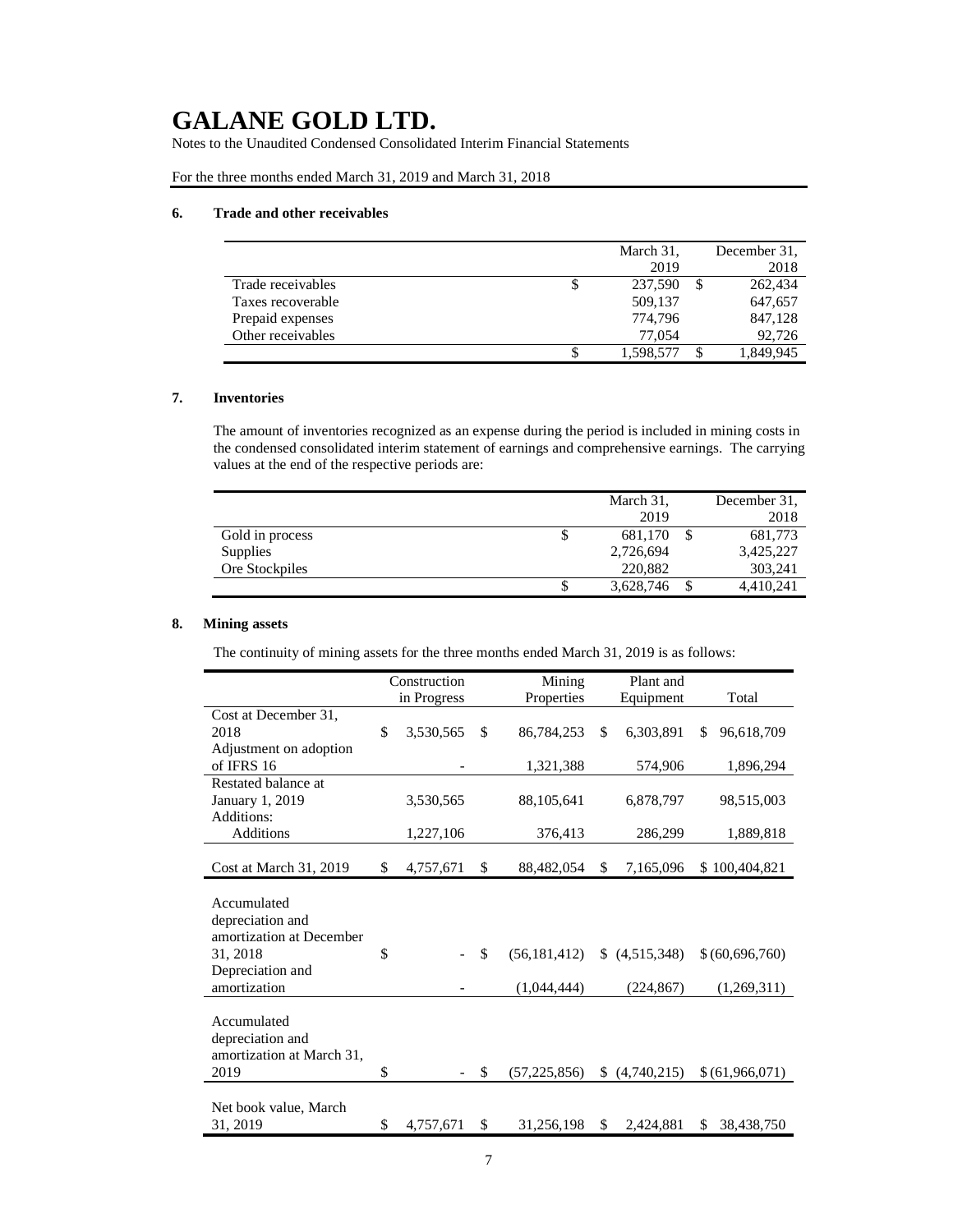Notes to the Unaudited Condensed Consolidated Interim Financial Statements

For the three months ended March 31, 2019 and March 31, 2018

## **9. Restoration and rehabilitation provision**

|                      | Restoration and rehabilitation provision |           |  |  |
|----------------------|------------------------------------------|-----------|--|--|
| At December 31, 2018 |                                          | 6.420.233 |  |  |
| Revaluation          |                                          | (15,833)  |  |  |
| Accretion            |                                          | 74.953    |  |  |
| At March 31, 2019    |                                          | 6,479,353 |  |  |

### **10. Trade accounts payable and accrued liabilities**

|                        |   | March 31, | December 31. |
|------------------------|---|-----------|--------------|
|                        |   | 2019      | 2018         |
|                        |   |           |              |
| Trade accounts payable | S | 6,067,910 | 7,475,382    |
| Accrued liabilities    |   | 1.957.287 | 1,845,988    |
|                        |   | 8.025.197 | 9,321,370    |

#### **11. Interest-bearing loans and borrowings:**

|                              | March 31,        |      | December 31, |
|------------------------------|------------------|------|--------------|
|                              | 2019             |      | 2018         |
|                              |                  |      |              |
| Current                      |                  |      |              |
| Debentures $(1)$             | \$<br>2,714,649  | -\$  | 2,690,970    |
| Mining Royalties (2)         | 2,648,043        |      | 1,219,116    |
| Equipment leases (3)         | 90,395           |      | 37,202       |
| Barak royalty (4)            | 61,800           |      |              |
| Right of use liability $(5)$ | 585,472          |      |              |
|                              | \$<br>6,100,359  | \$   | 3,947,288    |
|                              |                  |      |              |
| Non-Current                  |                  |      |              |
| Debentures (1)               | \$<br>3,640,077  | - \$ | 3,608,028    |
| Mining Royalties (2)         | 5,201,120        |      | 6,963,662    |
| Equipment leases (3)         | 98.385           |      |              |
| Barak loan facility (4)      | 1,429,050        |      |              |
| Barak royalty (4)            | 266,448          |      |              |
| Right of use liability (5)   | 1,220,118        |      |              |
|                              | \$<br>11,855,198 | \$   | 10,571,690   |

(1) The Company issued unsecured debentures to certain loan holders of Galaxy Gold Mining (Pty) Limited (formerly Galaxy Gold Mining Limited, "Galaxy") and other parties as settlement of amounts previously due on the acquisition of Galaxy in 2015. The current terms of the debentures are as follows:

• initial principal amount - \$5,650,269;

• interest rate - fixed rate of 4% per annum, compounded annually;

- \$2,400,836 of such principal is repayable on November 20, 2019 and is convertible into common shares at a price of C\$0.58 per share, based on a pre-determined exchange rate, with interest convertible into common shares, based on a pre-determined exchange rate, at a price equivalent to the greater of C\$1.00 and the Discounted Market Price (as defined by the TSX Venture Exchange) at the time of conversion, subject to acceptance of the TSX Venture Exchange; and
- In accordance with an amended and restated debenture agreed to between the Company and a debenture holder in the second quarter of 2018: (i) \$3,249,433 of such principal is repayable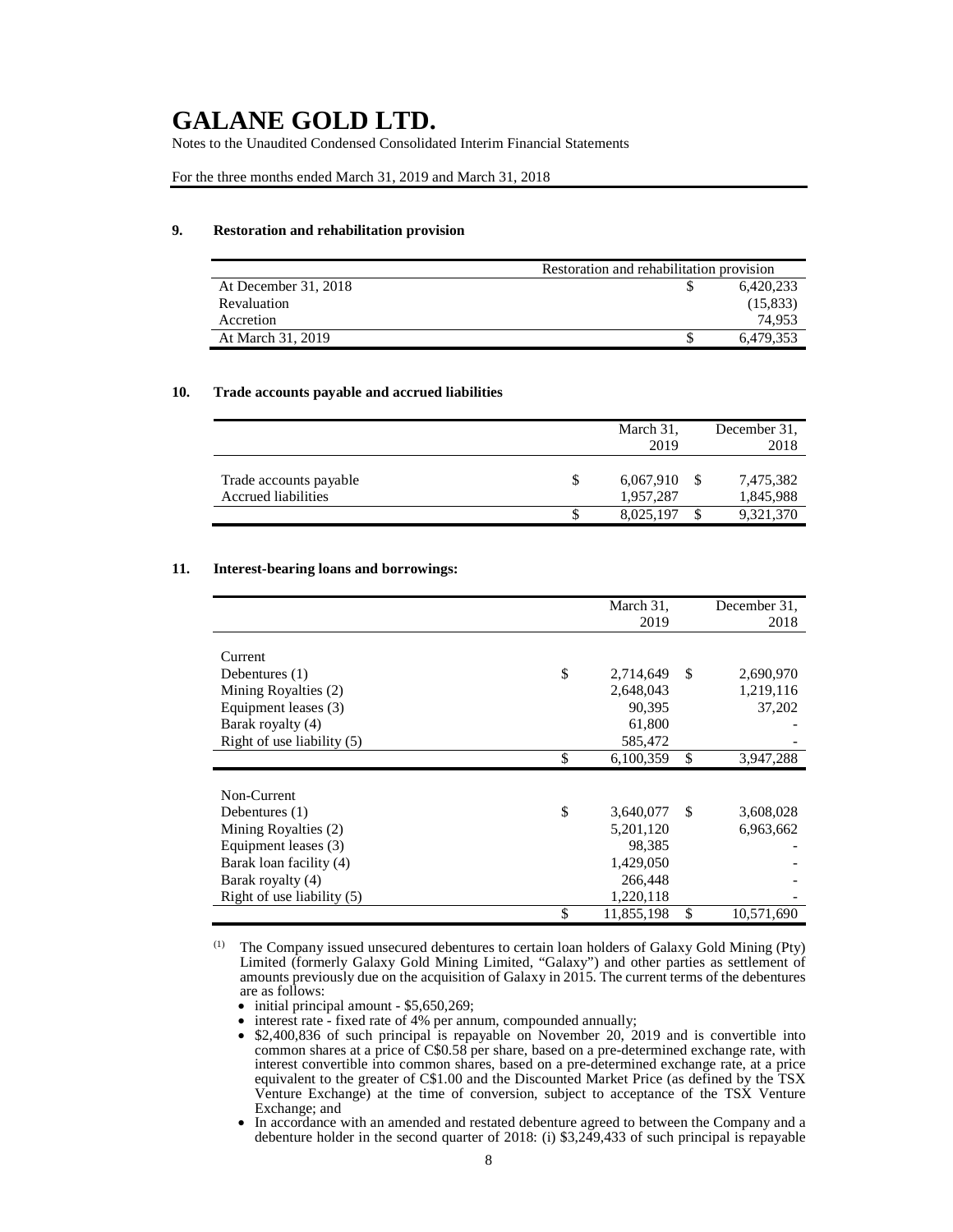Notes to the Unaudited Condensed Consolidated Interim Financial Statements

For the three months ended March 31, 2019 and March 31, 2018

on November 20, 2021 and is convertible into common shares at a price of C\$0.15 per share, based on a pre-determined exchange rate; (ii) interest is convertible into common shares, based on a pre-determined exchange rate, at a price equivalent to the greater of C\$0.15 and the Discounted Market Price at the time of conversion; (iii) the Company has a right of forced conversion for the principal where the trading price of the common shares exceeds C\$0.15 for 10 consecutive trading days; (iv) the accrued interest to December 31, 2017 becomes payable 7 days after the Company first draws down on the proposed loan facility to be provided to the Company by Barak Fund SPC Limited; and (v) commencing January 1, 2018, interest for a calendar year will be due and payable on March 31 of the subsequent year, with the first such payment being due on March 31, 2019.

- <sup>(2)</sup> The Government of Botswana royalties were all recorded as current liabilities at December 31, 2017, however on March 19, 2018 an agreement was reached with the government regarding royalties payable on the sale of gold and subsequent repayment thereof under the following terms:
	- \$8,398,709 of royalties deferred to December 2017 will commence repayment in March 2018 over 34 months as follows:
		- o principal repayments of \$21,593 per month for ten months commencing March 2018,
		- o principal repayments of \$101,593 per month for 12 months commencing January 2019, and
		- o the remaining balance to be repaid in 12 equal monthly payments commencing January 2020;
	- interest to be charged at Bank of Botswana commercial bank prime lending rate plus 5%, applied on a simple interest basis, equating to \$28,407 per month over the 34 month repayment period; and
	- the deferral amount is unsecured.
- (3) The Company acquired a Komatsu Excavator in March 2019 and financed \$189,000 of the acquisition costs. The term of the loan is 24 months, with payments of approximately \$8,600 coming due each month including payment of the principal and interest. The loan is secured by the asset related to such loan.
- (4) On October 2, 2018, the Company announced that it had completed all the conditions precedent to finalize the loan agreement with Barak Fund SPC Limited ("Barak") with respect to a \$5,000,000 secured loan facility (the "Barak Facility"), for a term ending three years from the date of the first drawdown and bearing interest at a rate of 14% per annum. The funds are to be used towards the refurbishment and expansion of the processing facilities and restarting underground mining operations at the Galaxy Gold Mine in Barberton, South Africa. The Company will pay to Barak, or its nominee, 0.75% of the net proceeds accruing to Galaxy under an off-take agreement covering the annual gold concentrate production of the Agnes gold mine in Barberton owned and operated by Galaxy, after taking into account all attributable logistics and freight costs, State Royalties (as defined in the Barak Facility) and value-added tax (if applicable). The Company received the funds from its first drawdown request of \$1,400,000 under the Barak Facility on February 11, 2019.
- (5) On adoption of IFRS 16, the group recognized lease liabilities in relation to leases which had previously been classified as 'operating leases' under the principles of IAS 17 *Leases*. These liabilities were measured at the present value of the remaining lease payments, discounted using the lessee's incremental borrowing rate as at January 2019. The weighed average lessee's incremental borrowing rate applied to the lease liabilities on January 1, 2019, was 8.5%. A Right of use liability of \$1,896,294 was recognized on the initial application at January 1, 2019.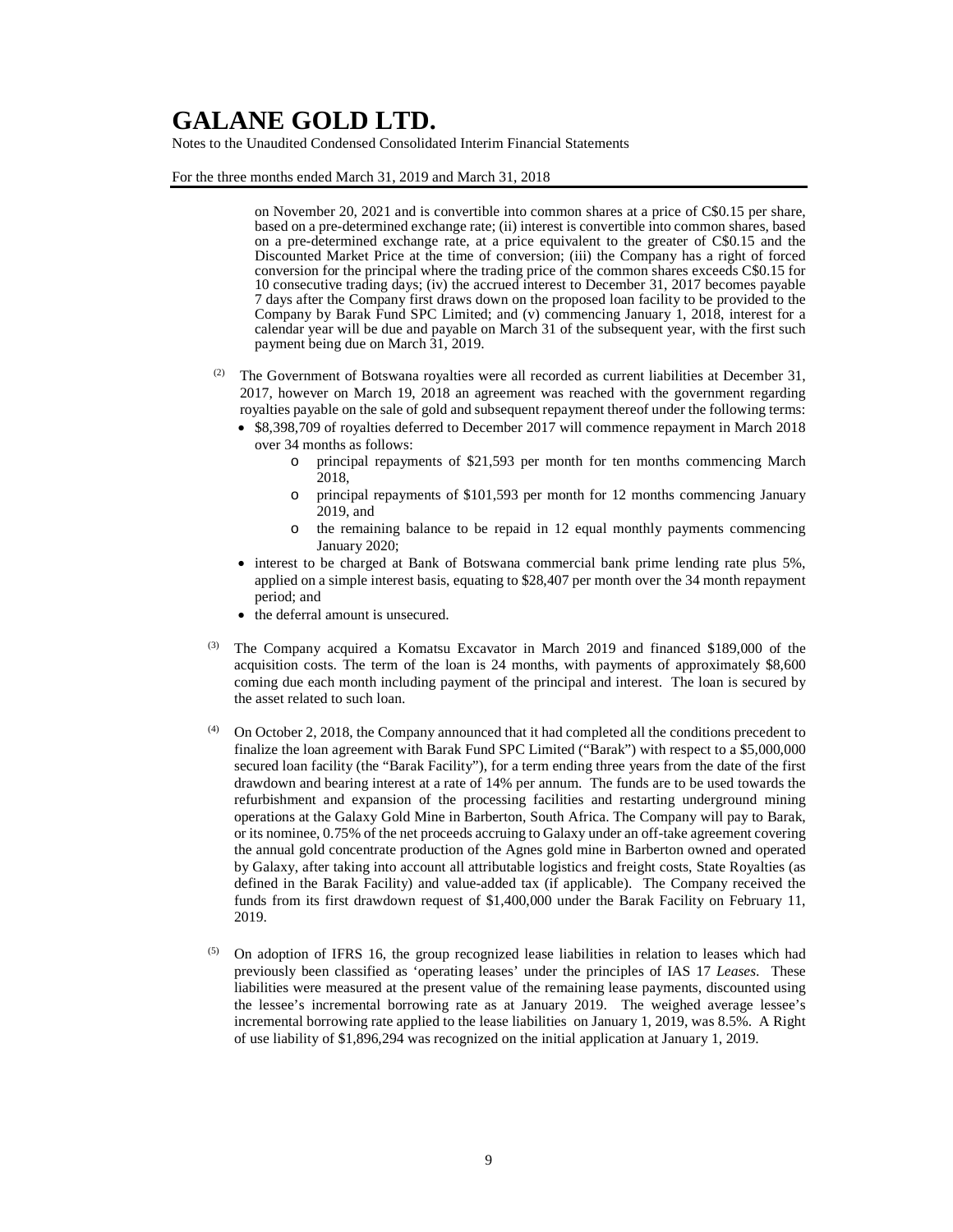Notes to the Unaudited Condensed Consolidated Interim Financial Statements

For the three months ended March 31, 2019 and March 31, 2018

#### **12. Income and Mining Taxes:**

The Company estimates the effective tax rate expected to be applicable for the full fiscal year and uses that rate to provide for income taxes in interim reporting periods. The Company also recognizes the tax impact on certain discrete (unusual or infrequently occurring) items, including changes in judgment concerning the probable realization of losses and effects of changes in tax laws or rates, in the interim period in which they occur.

As a result of the effect of utilization of loss carry forwards available to the Company, the Company reported no income tax expense for the three months ended March 31, 2019 (three months ended March 31, 2018 - \$nil). The effective income tax rates vary from the combined Canadian federal and provincial statutory income tax rate of 26.50% for the three months ended March 31, 2019 (three months ended March  $31$ ,  $2018 - 26.50\%$ ) due to the geographical distribution of earnings, which are subject to different tax rates, fluctuations in exchange rates and other non deductible expenses.

## **13. Share Capital**

### **(a) Authorized share capital:**

As at March 31, 2019, the authorized share capital of the Company consisted of an unlimited number of common shares. All issued shares are fully paid.

#### **(b) Issued share capital:**

As at March 31, 2019, 200,804,760 common shares are issued and outstanding.

The Company did not issue any common shares during the three month period ended March 31, 2019, or the period ended March 31, 2018.

#### **(c) Stock Options:**

The Company has a stock option plan whereby options may be granted to directors, officers, employees and consultants. As at March 31, 2019, a maximum of 20,080,476 options to purchase common shares were issuable under the Company's stock option plan, of which 11,380,476 remained available for issuance.

The following is a summary of stock options outstanding as at March 31, 2019 and December 31, 2018 along with changes during the periods then ended:

|                                                                                                           |             | Weighted              |
|-----------------------------------------------------------------------------------------------------------|-------------|-----------------------|
|                                                                                                           |             | Average               |
|                                                                                                           | Number of   | <b>Exercise Price</b> |
|                                                                                                           | Options     | (CDN\$)               |
| Balance December 31, 2017                                                                                 | 9,700,000   | 0.11                  |
| Options expired                                                                                           | (1,000,000) | 0.12                  |
| Balance December 31, 2018 and March 31, 2019 <sup>(1)(2)</sup>                                            | 8,700,000   | 0.11                  |
| т<br>The contributed excess as there to existent as free extension disc rations is $\alpha$ decomposition |             |                       |

The weighted average time to expiration for outstanding options is 2.4 years. a. The range of exercise price are Cdn.\$0.095 to Cdn.\$0.12.

<sup>(2)</sup> As at March 31, 2019, 2,970,000 options were exercisable (December 31, 2018 – 2,970,000).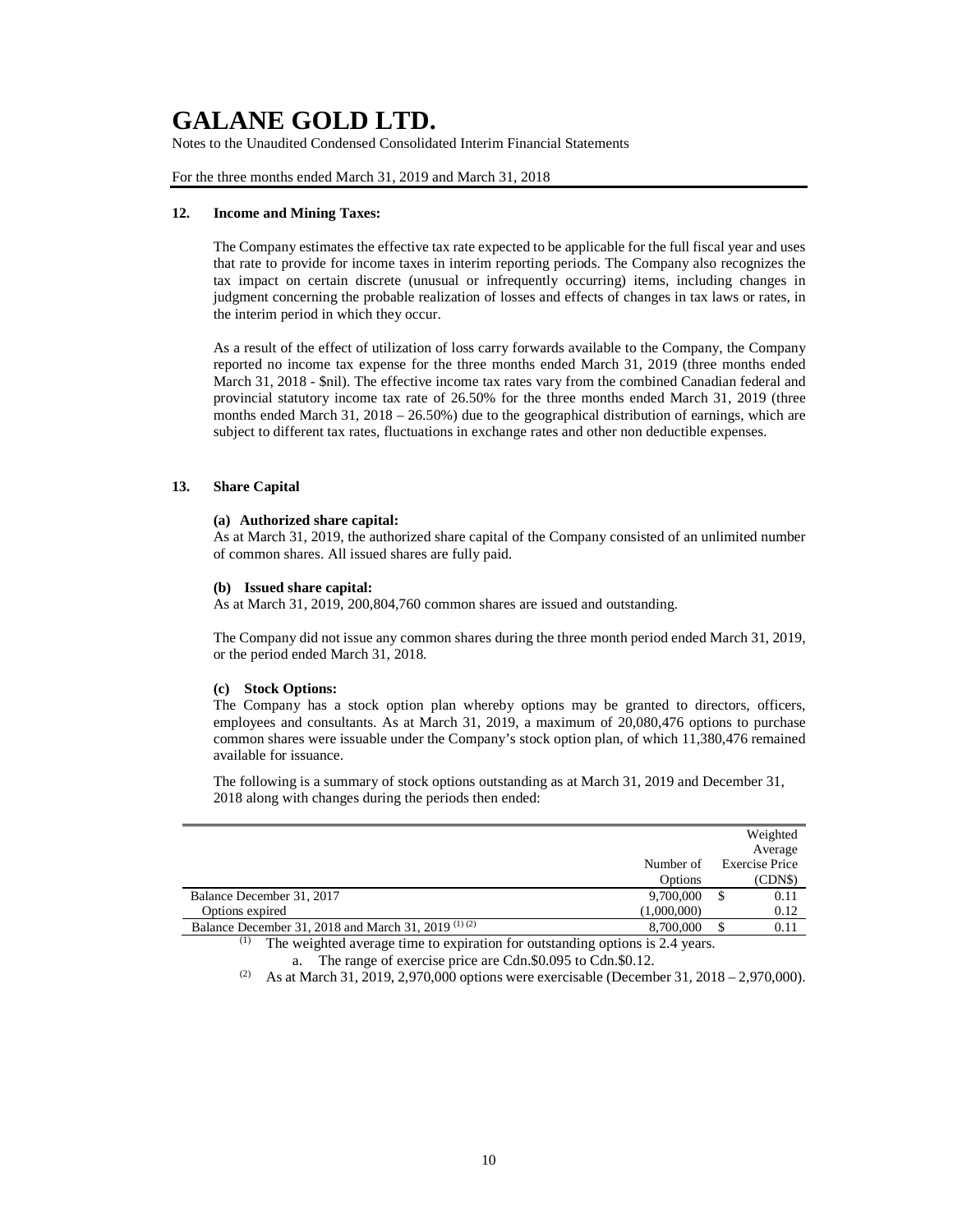Notes to the Unaudited Condensed Consolidated Interim Financial Statements

For the three months ended March 31, 2019 and March 31, 2018

### **(d) Earnings (loss) per share:**

The calculation of earnings (loss) per share is based on the following data:

|                                                                                                                      |    | Three months<br>ended<br>March 31,<br>2019 |    | <b>Three months</b><br>ended<br>March 31,<br>2018 |
|----------------------------------------------------------------------------------------------------------------------|----|--------------------------------------------|----|---------------------------------------------------|
| Loss attributable to Galane shareholders                                                                             | S  | (2,219,508)                                | S  | (1,472,842)                                       |
| Weighted average number of common shares outstanding for<br>purposes of basic earnings per share<br>Dilutive options |    | 200,804,760                                |    | 146,804,760                                       |
| Weighted average number of common shares outstanding for the                                                         |    |                                            |    |                                                   |
| purpose of diluted earnings per share                                                                                |    | 200,804,760                                |    | 146,804,760                                       |
| Earnings per share                                                                                                   |    |                                            |    |                                                   |
| Basic                                                                                                                | \$ | (0.01)                                     | \$ | (0.01)                                            |
| Diluted                                                                                                              | \$ | (0.01)                                     | S  | (0.01)                                            |

Basic earnings (loss) per share is computed by dividing the earnings (loss) by the weighted average number of common shares outstanding during the period. Diluted earnings per share reflects the potential dilution of outstanding deferred share units and stock options in the weighted average number of common shares outstanding during the period, if dilutive. For Q1 2019 and Q1 2018, all instruments were considered anti-dilutive due to the net loss in the respective periods.

### **(e) Deferred Share Units**

The Company has established a deferred share unit plan whereby deferred share units ("DSUs") may be granted to directors, officers, employees and consultants. As at March 31, 2019, a maximum of 13,262,888 DSUs were issuable under the Company's deferred share unit plan, of which 7,327,060 remained available for issuance.

During the period ended March 31, 2018, the Company did not issue any shares under the Company's deferred share unit plan.

## **(f) Warrants:**

The following is a summary of warrants outstanding as at March 31, 2019 and changes during the periods then ended:

|                                               | Number of<br>Warrants | Weighted<br>Average<br><b>Exercise Price</b> |
|-----------------------------------------------|-----------------------|----------------------------------------------|
|                                               |                       | (CDNS)                                       |
| Balance, December 31, 2017                    | 520,016               | 0.18                                         |
| Expired November 16, 2018                     | (520, 016)            | 0.18                                         |
| Issued October 1, 2018                        | 54,000,000            | 0.05                                         |
| Balance, December 31, 2018 and March 31, 2019 | 54,000,000            | 0.05                                         |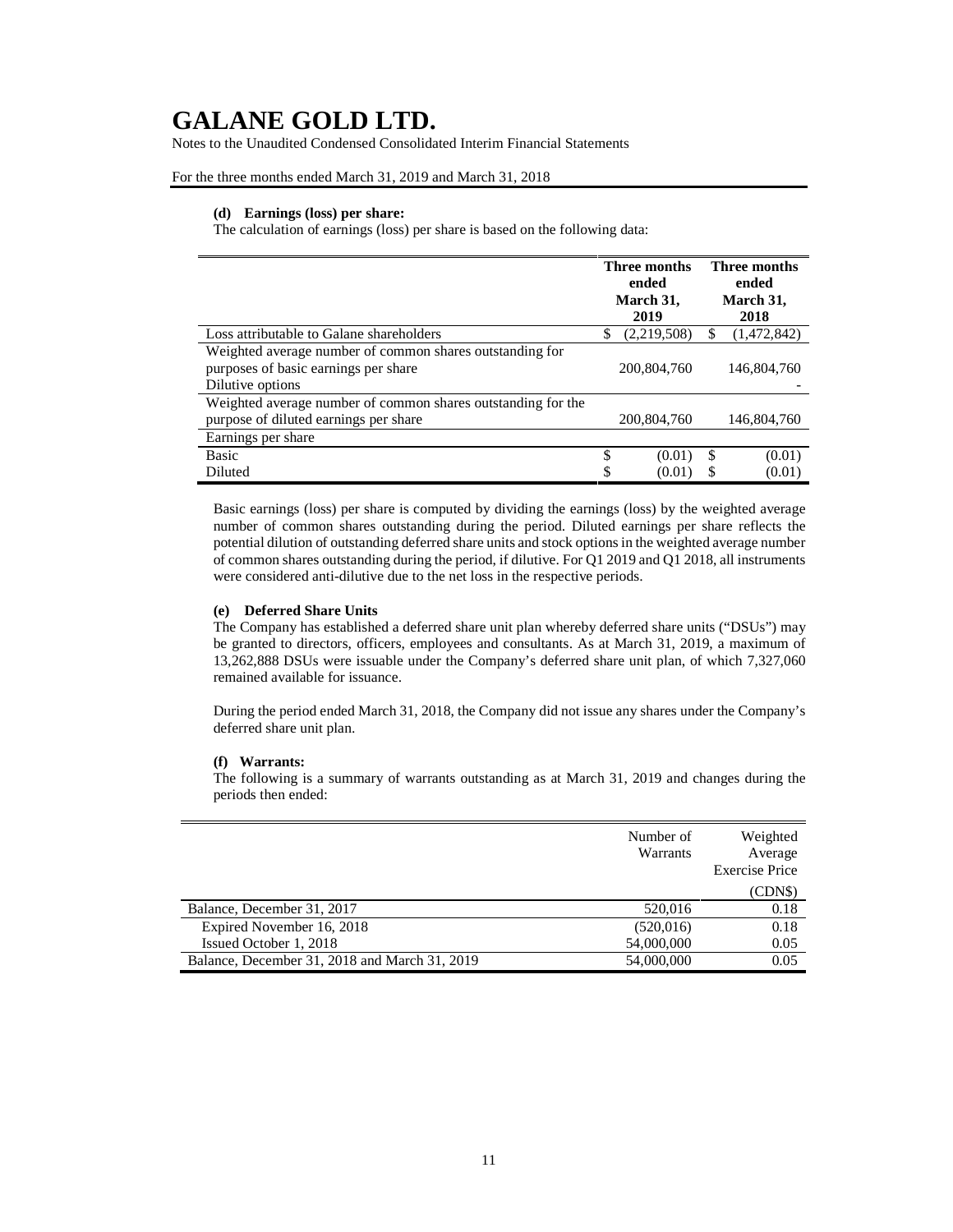Notes to the Unaudited Condensed Consolidated Interim Financial Statements

### For the three months ended March 31, 2019 and March 31, 2018

The following is a summary of the value of the warrants outstanding as at March 31, 2019 and changes during the years then ended:

|                             | Warrants<br>denominated in a<br>foreign currency |
|-----------------------------|--------------------------------------------------|
|                             | $(\$)$                                           |
| Balance, December 31, 2017  | 31,402                                           |
| Expired November 16, 2018   | (31, 402)                                        |
| Issued October 1, 2018      | 1,093,123                                        |
| Revaluation at balance date | 16,539                                           |
| Balance, December 31, 2018  | 1,109,662                                        |
| Revaluation at balance date | (31, 175)                                        |
| Balance, March 31, 2019     | 1,078,487                                        |

## **14. Breakdown of loss and comprehensive loss items:**

## **(a) Mining costs**

|                               | Three month<br>period ended<br>March 31,<br>2019 |           | Three month<br>period ended<br>March 31,<br>2018 |           |
|-------------------------------|--------------------------------------------------|-----------|--------------------------------------------------|-----------|
| Mining and production         | \$                                               | 7,227,951 |                                                  | 7,263,144 |
| Administrative                |                                                  | 802,382   |                                                  | 987,985   |
| Total costs                   |                                                  | 8,030,333 |                                                  | 8.251.129 |
| Depreciation and amortization |                                                  | 1,269,311 |                                                  | 1,383,152 |
|                               |                                                  | 9.299.644 |                                                  | 9.634.281 |

## **(b) Corporate general and administration**

|                          | Three month<br>period ended<br>March 31,<br>2019 |   | Three month<br>period ended<br>March 31,<br>2018 |  |
|--------------------------|--------------------------------------------------|---|--------------------------------------------------|--|
| Professional fees        | \$<br>163,760                                    |   | 129,978                                          |  |
| Corporate administration | 476,427                                          |   | 455,243                                          |  |
| Share-based compensation | 36,202                                           |   | 65,013                                           |  |
|                          | \$<br>676,389                                    | S | 650,234                                          |  |

## **(c) Financing costs**

|                                                         |   | Three month<br>period ended<br>March 31,<br>2019 |    | Three month<br>period ended<br>March 31,<br>2018 |  |
|---------------------------------------------------------|---|--------------------------------------------------|----|--------------------------------------------------|--|
| Interest on long term debt                              | S | 140.950                                          | -S | 47,672                                           |  |
| Barak loan fees                                         |   | 200,000                                          |    |                                                  |  |
| (Decrease)/Increase in fair value of warrants (note 14) |   | (31, 175)                                        |    | 480                                              |  |
| Accretion                                               |   | 74.953                                           |    | 103,456                                          |  |
|                                                         |   | 384,728                                          |    | 151.608                                          |  |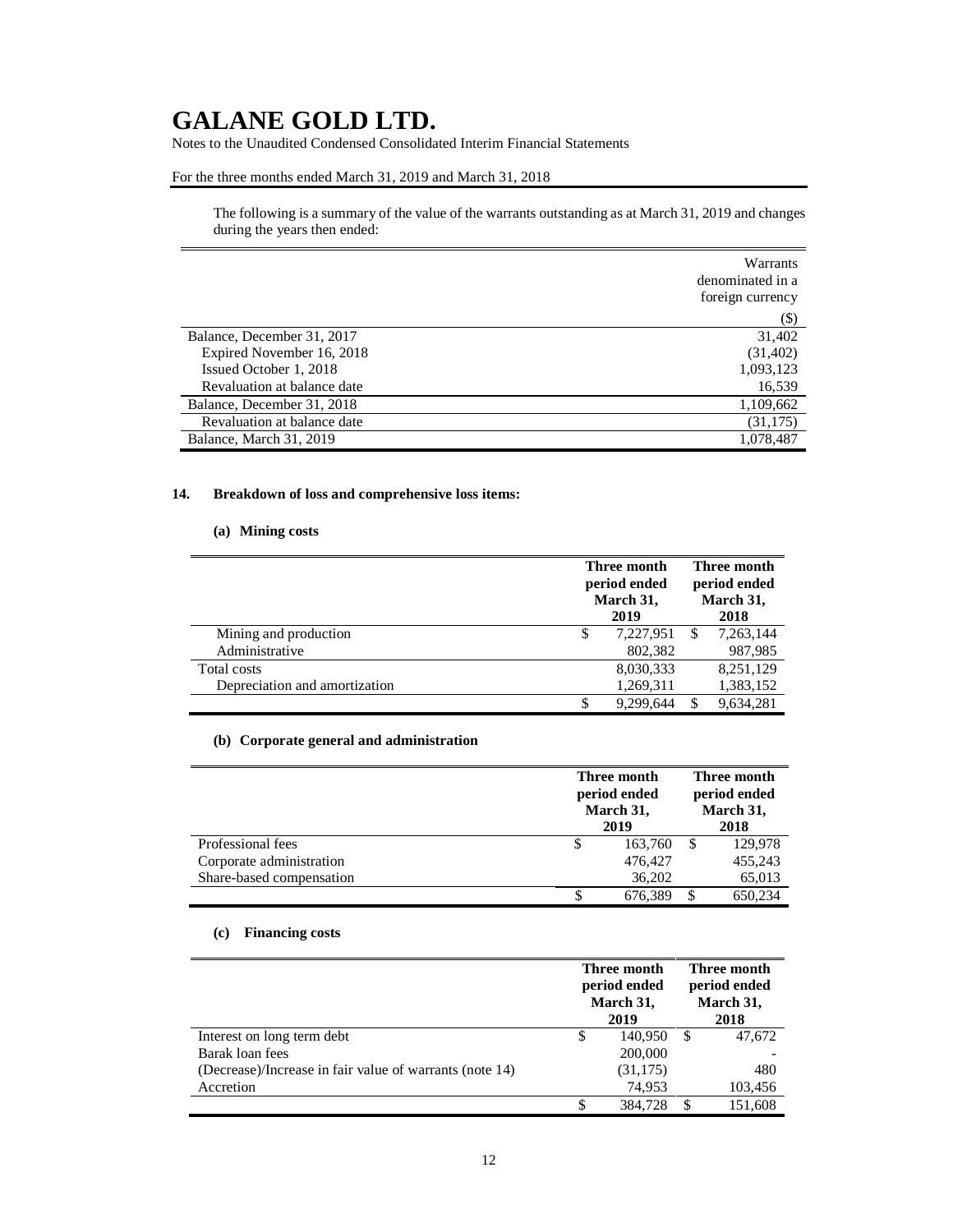Notes to the Unaudited Condensed Consolidated Interim Financial Statements

### For the three months ended March 31, 2019 and March 31, 2018

### **(d) Other expenses**

|                       | Three month<br>period ended<br>March 31,<br>2019 |         | Three month<br>period ended<br>March 31,<br>2018 |         |
|-----------------------|--------------------------------------------------|---------|--------------------------------------------------|---------|
| Other income          |                                                  | 26,302  |                                                  | (2,932) |
| Galaxy on-going costs |                                                  | 219.614 |                                                  | 292,206 |
|                       |                                                  | 245,916 |                                                  | 289,274 |

#### **15. Commitments and Contingencies**

### **(a) Royalty expenses**

Production from the Mupane operation is subject to government royalties (included in mining costs) of 5% of revenues based on market prices at the date of shipment. For the three month period ended March 31, 2019, the Company paid \$427,112 in royalties (2018 – \$499,998).

### **(b) Claims**

The Company is also subject to the possibility of revised tax assessments for some years. The Company does not believe that, should unfavourable decisions arise from any review of its tax filings, that any amount it might be required to pay will be material. No amounts have been provided for in the Financial Statements.

## **16. Segmented information**

The Company operates in one reportable segment, being the exploration, development and operation of gold mining properties. All of the Company's equipment and mining assets are located in the Republic of Botswana and South Africa and all revenues of the Company have been earned to date in the Republic of Botswana. A breakdown of the total assets by geographic segment is as follows:

|                          | Canada              | <b>South Africa</b> | <b>Botswana</b> | <b>Total</b>                                    |  |
|--------------------------|---------------------|---------------------|-----------------|-------------------------------------------------|--|
| Cash<br>All other assets | \$279,676<br>84.313 | 12,694,317          | 31.215.691      | 336,618 \$ 1,701,020 \$ 2,317,314<br>43.994.321 |  |
| Balance, March 31, 2019  | \$363,989           | \$13,030,935        | \$32,916,711    | \$46,311,635                                    |  |